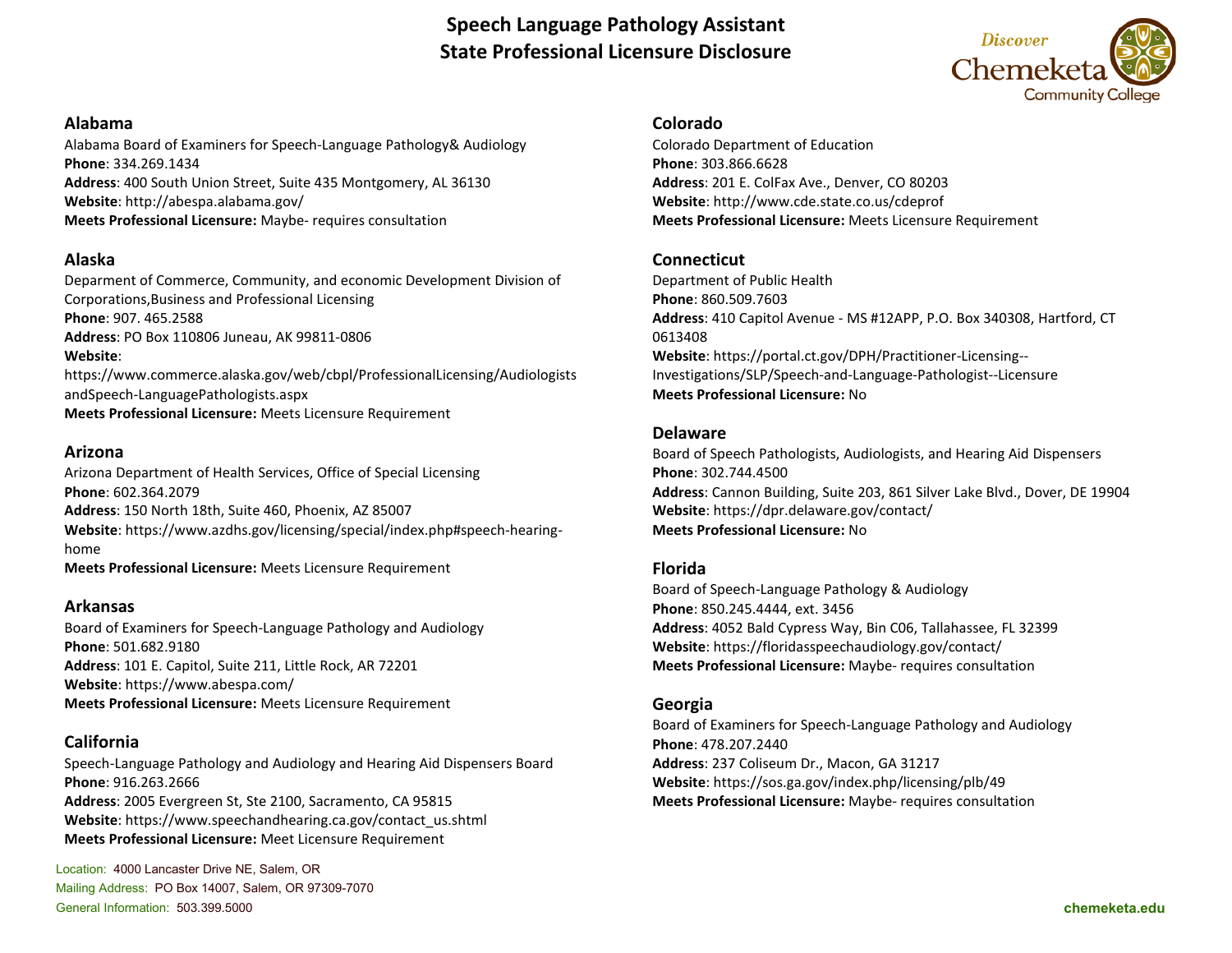

### **Hawaii**

Board of Speech Pathology and Audiology Department of Commerce & Consumer Affairs **Phone**: 808.586.2698 **Address**: PO Box 3469, Honolulu 96801 **Website**: http://cca.hawaii.gov/pvl/contact/ **Meets Professional Licensure:** No

### **Idaho**

Idaho Speech and Hearing Services Board Bureau of Occupational Licenses **Phone**: 208.334.3233 **Address**: 700 West State Street, PO Box 83720, Boise, ID 83720-0063 **Website**: https://dopl.idaho.gov/ **Meets Professional Licensure:** Meets Licensure Requirement

### **Illinois**

Illinois Department of Professional Regulations **Phone**: 217.785.0800 **Address**: 320 West Washington Street, Springfield, IL 62786 **Website**: https://www.idfpr.com/profs/SpeechLangAudio.asp **Meets Professional Licensure:** Meets Licensure Requirement

### **Indiana**

Speech-Language Pathology Audiology Board **Phone**: 317.234.2067 **Address**: 402 West Washington Street, Room W072, Indianapolis, IN 46204-2758 **Website**: https://www.in.gov/pla/ **Meets Professional Licensure:** Meets Licensure Requirement

#### **Iowa**

State Board of SLP and Audiology Examiners Bureau of Professional Licensure **Phone**: 515.281.6959 **Address**: Lucas State Office Building, 321 E 12th Street, 5th Floor, Des Moines, IA 50319-0075 **Website**: https://www.idfpr.com/profs/SpeechLangAudio.asp **Meets Professional Licensure:** Meets Licensure Requirement

#### **Kansas**

Kansas Department of Health and Environment Health Occupations Credentialing Kansas Department of Aging and Disability Services **Phone**: 785.296.4986 **Address**: New England Building 503 S. Kansas Ave, Topeka, KS 6660-3404 **Website**: https://kdads.ks.gov/kdads-commissions/survey-certification-andcredentialing-commission/health-occupations-credentialing **Meets Professional Licensure:** Meets Licensure Requirement

## **Kentucky**

Kentucky Board of Speech-Language Pathology & Audiology **Phone**: 502.564.3296, ext. 234 **Address**: 911 Leawood Dr., Frankfort, KY 40601 **Website**: https://slp.ky.gov/ **Meets Professional Licensure:** Maybe-requires consultation

### **Louisiana**

Louisiana Board of Examiners for Speech-Language Pathology and Audiology **Phone**: 225.756.3480 **Address**: 18550 Highland Road, Suite B, Baton Rouge, LA 70809 **Website**: https://www.lbespa.org/ **Meets Professional Licensure:** Maybe-requires consultation

### **Maine**

Board of Speech, Audiology, and Hearing **Phone**: 207.624.8626 **Address**: 35 State House Station, Augusta, ME 04333 **Website**: https://www.maine.gov/pfr/professionallicensing/professions/boardspeech-audiology-hearing **Meets Professional Licensure:** Meets Licensure Requirement

### **Maryland**

Board of Audiologists, Hearing Aid Dispensers & Speech-Language Pathologists Dept of Health & Mental Hygiene **Phone**: 410.764.4725 **Address**: 4201 Patterson Ave, Baltimore, MD 21215 **Website**: https://health.maryland.gov/boardsahs/Pages/Index.aspx **Meets Professional Licensure:** Meets Licensure Requirement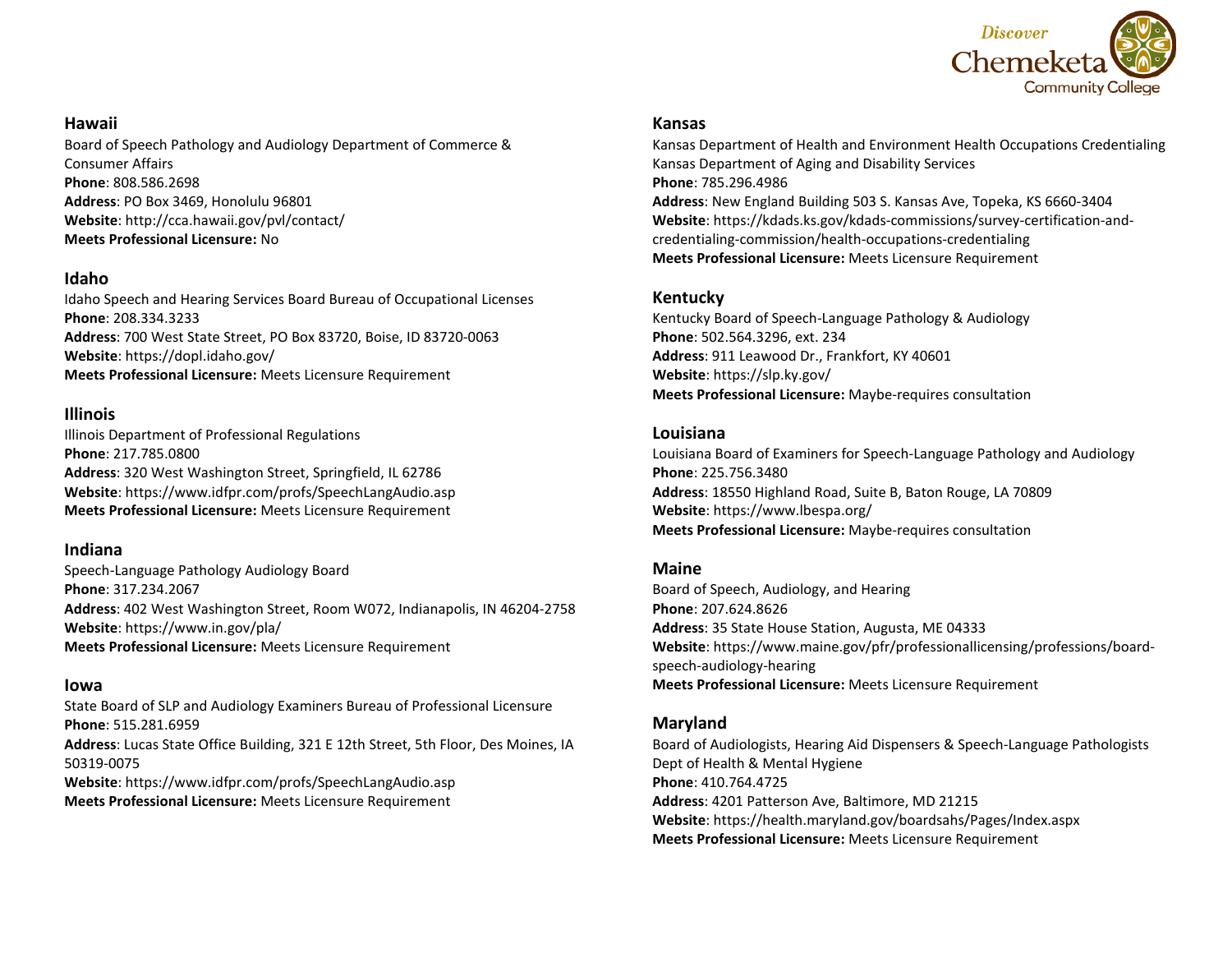

### **Massachusetts**

Board of Registration in Speech-Language Pathology and Audiology **Phone**: 617.727.3071 **Address**: 1000 Washington St, Ste 710, Boston, MA 02118-6100 **Website**: https://www.mass.gov/orgs/board-of-registration-for-speechlanguage-pathology-and-audiology **Meets Professional Licensure:** Meets Licensure Requirement

## **Michigan**

Michigan Board of Speech-Language Pathology **Phone**: 517.335.0918 **Address**: P.O. Box 30670, Lansing, MI 48909-8170 **Website**: https://www.michigan.gov/lara/0,4601,7-154- 89334\_72600\_72603\_27529\_53664---,00.html **Meets Professional Licensure:** No

### **Minnesota**

Minnesota Department of Health Speech-Language Pathologists and Audiologists Licensing **Phone**: 651.201.3726 or 651.201.3730 **Address**: PO Box 64882, P.O. Box 64882, St. Paul, MN 55164 **Website**: https://www.health.state.mn.us/facilities/providers/slpa/index.html **Meets Professional Licensure:** No

# **Mississippi**

Mississippi State Department of Health, Professional Licensure Division **Phone**: 601.364.7360 **Address**: PO Box 1700, Jackson, MS 39215 **Website**: https://msdh.ms.gov/msdhsite/\_static/30,0,82.html **Meets Professional Licensure:** Meets Licensure Requirements

# **Missouri**

Missouri Board of Registration for the Healing Arts Advisory Commission of Professional Speech-Language Pathologists & Audiologists **Phone**: 573.751.0098 **Address**: 3605 Missouri Blvd. ,PO Box 4, Jefferson City, MO 65102healingarts@pr.mo.gov **Website**: https://pr.mo.gov/speech.asp **Meets Professional Licensure:** Maybe- requires consultation

#### **Montana**

Board of Speech-Language Pathologists and Audiologists **Phone**: 406.841.2385 or 406.841.2300 **Address**: 301 S. Park, 4th Floor, PO Box 200513, Helena, MT 59620 **Website**: https://boards.bsd.dli.mt.gov/speech-language-pathologists/ **Meets Professional Licensure:** Meets Licensure Requirements

### **Nebraska**

Board of Audiology and Speech-Language Pathology **Phone**: 402.471.2299 **Address**: P.O. Box 94986, 301 Centennial Mall South, Lincoln, NE 68509 **Website**: https://dhhs.ne.gov/licensure/Pages/Audiology-and-Speech-Language-Pathology.aspx **Meets Professional Licensure:** Meets Licensure Requirements

### **Nevada**

State of Nevada Speech-Language Pathology, Audiology, and Hearing Aid Dispensing Board **Phone**: 775.787.3421 **Address**: P.O. Box 34540, Reno, NV 89533-4540 **Website**: https://www.nvspeechhearing.org/ **Meets Professional Licensure:** No

### **New Hampshire**

New Hampshire Board of Hearing Care Providers (includes Audiologists) Attention: Kala Heron **Phone**: 603.271.8389 **Address**: 2 Industrial Park Drive, Concord, NH 03301-8520 **Website**: https://www.oplc.nh.gov/allied-health/speech-language.htm **Meets Professional Licensure:** Meets Licensure Requirements

#### **New Jersey**

Audiology and Speech-Language Pathology Advisory Committee **Phone**: 973.504.6390 **Address**: P.O. Pox 45002, Newark, N.J. 07101 **Website**: https://www.njconsumeraffairs.gov/aud/ **Meets Professional Licensure:** No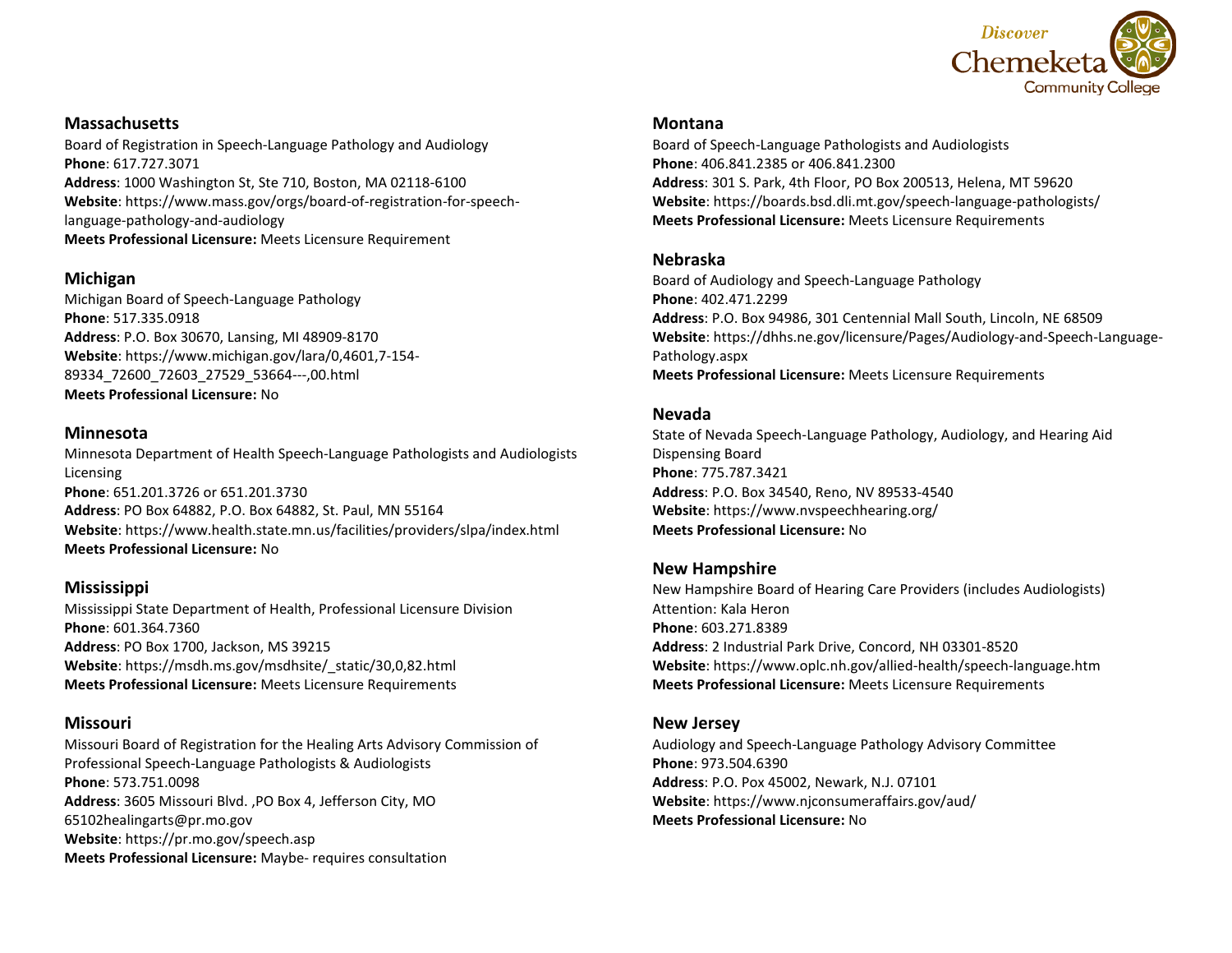

#### **New Mexico**

Speech-Language Pathology, Audiology and Hearing Aid Dispensing Practices Board

#### **Phone**: 505.476.4640

**Address**: Toney Anaya Building 2550 Cerrillos Road, Second Floor, Santa Fe, New Mexico 87505

**Website**: https://www.rld.nm.gov/boards-and-commissions/individual-boardsand-commissions/speech-language-pathology-audiology-and-hearing-aiddispensing-practices/

**Meets Professional Licensure:** No

#### **New York**

New York State Board for Speech-Language Pathology and Audiology **Phone**: 518.474.3817, ext. 100 **Address**: 89 Washington Avenue Education Building, 2nd Floor, West Wing Albany, NY 12234 **Website**: http://www.op.nysed.gov/prof/slpa/ **Meets Professional Licensure:** No

### **North Carolina**

North Carolina Board of Examiners for Speech-Language Pathology and Audiology **Phone**: 336.272.1828 **Address**: P.O. Box 16885, Greensboro, NC 27416 **Website**: https://ncboeslpa.org/ **Meets Professional Licensure:** Meets Licensure Requirement

#### **North Dakota**

ND State Board of Examiners on Audiology and SLP **Phone**: 701.775.7165 **Address**: PO Box 5143, Grand Forks, ND 58206-5143 **Website**: https://www.ndsbe.com/ **Meets Professional Licensure:** No

#### **Ohio**

Board of Speech-Language Pathology and Audiology **Phone**: 614.466.3145 **Address**: 77 South High St.,Ste 1659, Columbus, OH 43215 **Website**: https://shp.ohio.gov/ **Meets Professional Licensure:** Meets Licensure Requirement

#### **Oklahoma**

State Board of Examiners for Speech-Language Pathology and Audiology **Phone**: 405.524.4955 **Address**: 3700 N. Classen Blvd, Ste 248, Oklahoma City, OK 73118 (or PO Box 53592, Oklahoma City 73152) **Website**: https://www.ok.gov/obespa/ **Meets Professional Licensure:** Meets Licensure Requirement

#### **Oregon**

Board of Examiners For Speech-Language Pathology & Audiology **Phone**: 971.673.0220 **Address**: 800 NE Oregon Street, Suite 407 Portland, OR 97232 **Website**: https://www.oregon.gov/BSPA/pages/index.aspx **Meets Professional Licensure:** Meets Licensure Requirement

### **Pennsylvania**

Board of Examiners for Speech-Language & Hearing Bureau of Professional & Occupational Affairs **Phone**: 717.783.1389 **Address**: P.O. Box 2649, Harrisburg, PA 17105-2649 **Website**:

https://www.dos.pa.gov/ProfessionalLicensing/BoardsCommissions/Speech-Language%20Pathology%20and%20Audiology/Pages/default.aspx#.Vi-8lBBJZ-V **Meets Professional Licensure:** Maybe- requires consultation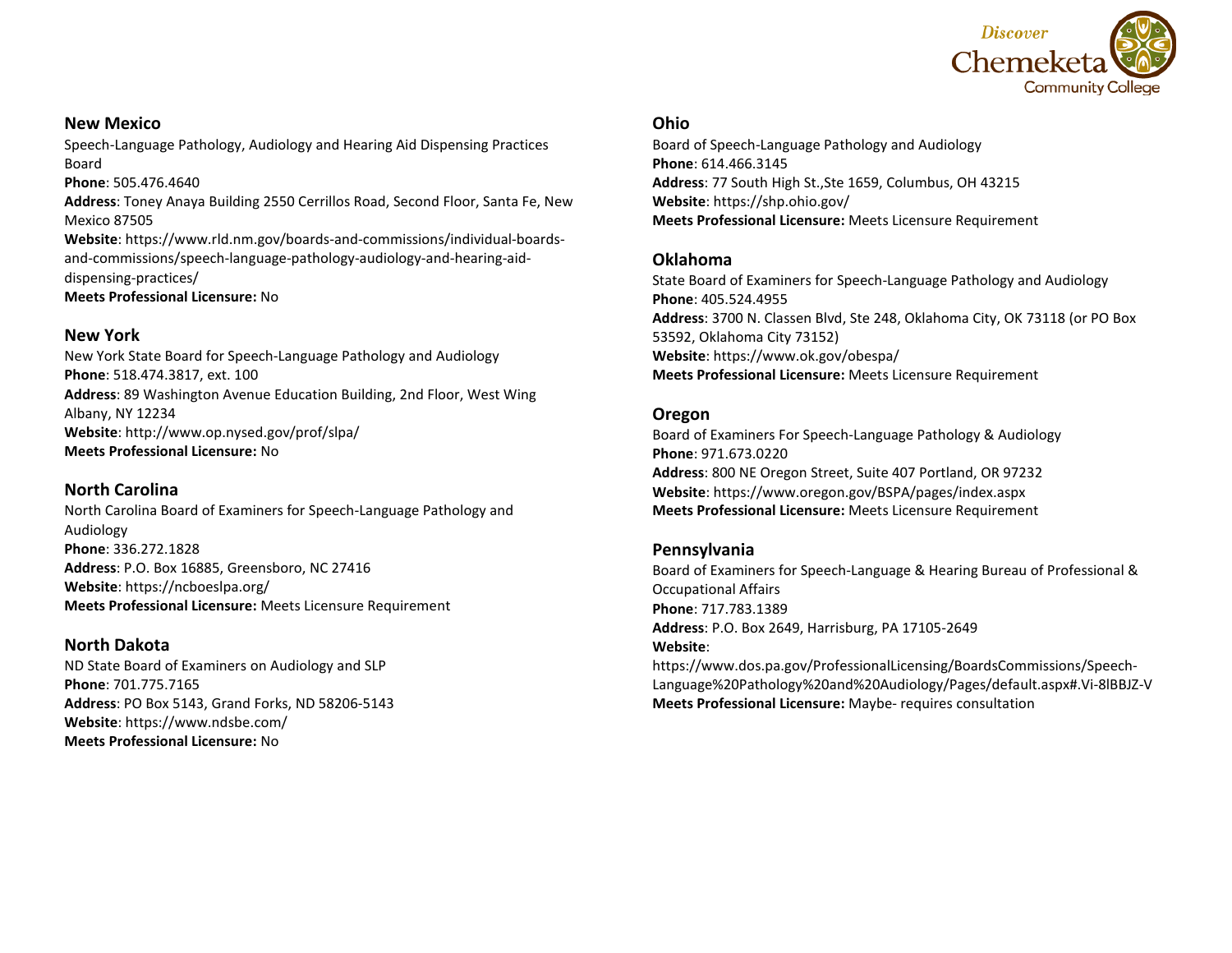

## **Rhode Island**

Board of Examiners in Speech-Language Pathology and Audiology **Phone**: 401.222.1750 **Address**: Rhode Island Department of Health 3 Capitol Hill, Room 104, Providence, RI 02908-5097 **Website**: https://opengov.sos.ri.gov/GOVDirectoryPublic/GOVDirectoryMeetingDetails?En tityID=3365

**Meets Professional Licensure:** No

### **South Carolina**

South Carolina Board of Examiners in Speech Pathology and Audiology **Phone**: 803.896.4665 **Address**: P.O. Box 11329, Columbia, SC 29211 **Website**: https://llr.sc.gov/aboutus/contact.aspx **Meets Professional Licensure:** Maybe- requires consultation

# **South Dakota**

Board of Examiners for Speech-Language Pathology **Phone**: 605.642.1600 **Address**: 810 N. Main #298, Spearfish, SD 57783-2446 **Website**: https://doh.sd.gov/Boards/SpeechPath/default.aspx **Meets Professional Licensure:** Meets Licensure Requirement

# **Tennessee**

State Board of Communication Disorders and Sciences **Phone**: 615.532.5157 **Address**: Speech Pathology and Audiology 227 French Landing, Ste 300, Nashville, TN 37243 **Website**: https://www.tn.gov/health/health-program-areas/health-professionalboards/cds-board.html **Meets Professional Licensure:** Meets Licensure Requirement

### **Texas**

Texas Dept of Licensing & Regulation; Speech-Language Pathologists and Audiologists **Phone**: 512.463.6599 **Address**: P.O. Box 12057, Austin, TX 78711 **Website**: https://www.tdlr.texas.gov/slpa/slpa.htm **Meets Professional Licensure:** Meets Licensure Requirement

# **Utah**

Utah Department of Commerce Division of Occupational and Professional Licensing **Phone**: 801.530.6628 **Address**: P.O. Box 146741, Salt Lake City, UT 84114-6741 **Website**: https://dopl.utah.gov/audio/index.html **Meets Professional Licensure:** Maybe- requires consultation

### **Vermont**

Vermont Office of Professional Regulation **Phone**: 802.828.5434 **Address**: 89 Main St., Montpelier, VT 05620 **Website**: https://sos.vermont.gov/speech-language-pathologist/ **Meets Professional Licensure:** No

# **Virginia**

State Board of Audiology and Speech-Language Pathology **Phone**: 804.367.4630 **Address**: Perimeter Center, 9960 Maryland Dr, Ste 300, Henrico, Virginia 23233- 1463 **Website**: http://www.dhp.virginia.gov/Boards/aslp/ **Meets Professional Licensure:** No